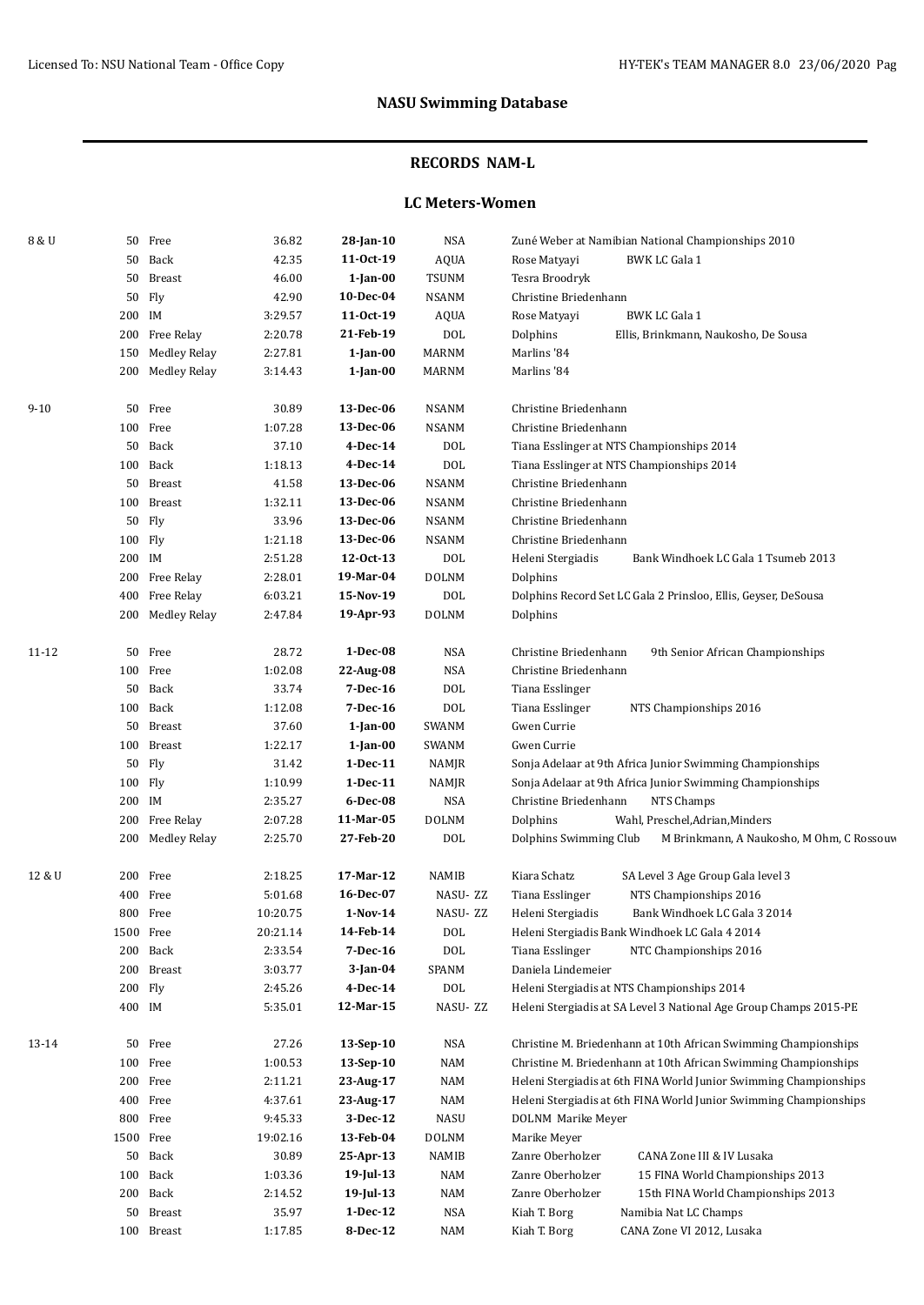| 13-14 | 200       | Breast              | 2:48.02  | 9-Dec-12       | NAM          | Kaih T Borg<br>CANA Zone VI 2012, Lusaka                                                                 |
|-------|-----------|---------------------|----------|----------------|--------------|----------------------------------------------------------------------------------------------------------|
|       | 50        | Fly                 | 29.57    | 13-Sep-10      | <b>NSA</b>   | Christine M. Briedenhann at 10th African Swimming Championships                                          |
|       | 100 Fly   |                     | 1:06.23  | 23-Aug-17      | NAM          | Heleni Stergiadis at 6th FINA World Junior Swimming Championships                                        |
|       | 200 Fly   |                     | 2:32.26  | 16-Mar-17      | <b>NASU</b>  | Level 3 Championships<br>Heleni Stergiadis                                                               |
|       | 200 IM    |                     | 2:27.41  | 23-Aug-17      | NAM          | Heleni Stergiadis at 6th FINA World Junior Swimming Championships                                        |
|       | 400 IM    |                     | 5:09.65  | 23-Aug-17      | NAM          | Heleni Stergiadis at 6th FINA World Junior Swimming Championships                                        |
|       | 200       | Free Relay          | 1:57.85  | 2-Dec-12       | <b>NSA</b>   | <b>NSA</b><br>Schatz K Oberholzer Z Adelaar S Borg K                                                     |
|       | 400       | Free Relay          | 4:45.31  | 15-Nov-19      | <b>DOL</b>   | Dolphins rec Set<br>m Stange, C Coetzer, L Engelhard, M Spath                                            |
|       | 200       | <b>Medley Relay</b> | 2:12.62  | 2-Dec-12       | <b>NSA</b>   | NSA A<br>Oberholzer Z Borg K Adelaar S Schatz K                                                          |
|       | 400       | <b>Medley Relay</b> | 5:13.08  | $1$ -Jan-00    | <b>NAM</b>   | SWA Team 1989                                                                                            |
| 15-16 | 50        | Free                | 27.25    | 14-Jun-12      | <b>NSA</b>   | Christine Briedenhann<br>Bahamas 2012 Nationals                                                          |
|       | 100       | Free                | 58.53    | 14-Jun-12      | <b>NSA</b>   | Christine M. Briedenhann<br>Bahamas 2012 Nationals                                                       |
|       |           | 200 Free            | 2:08.43  | 23-May-14      | <b>NAM</b>   | ANOCA Games 2014<br>Sonja Adelaar                                                                        |
|       |           | 400 Free            | 4:33.99  | $1$ -Jan-00    | MARNM        | Anita Kruger                                                                                             |
|       |           | 800 Free            | 9:33.60  | 23-Aug-06      | NSANM        | Marike Meyer                                                                                             |
|       | 1500 Free |                     | 18:34.94 | $1$ -Jan-00    | <b>MARNM</b> | Anita Kruger                                                                                             |
|       | 50        | Back                | 30.09    | 10-Dec-14      | <b>NAM</b>   | Zanré Oberholzer at African Union Sports-Region 5 Under 20 YTH Ga                                        |
|       | 100       | Back                | 1:03.81  | 10-Dec-14      | <b>NAM</b>   | Zanré Oberholzer at African Union Sports-Region 5 Under 20 YTH Ga                                        |
|       | 200       | Back                | 2:16.99  | 10-Dec-14      | <b>NAM</b>   | Zanré Oberholzer at African Union Sports-Region 5 Under 20 YTH Ga                                        |
|       | 50        | <b>Breast</b>       | 34.53    | 8-Dec-12       | <b>NAM</b>   | Christine Briedenhann<br>CANA Zone VI 2012, Lusaka                                                       |
|       | 100       | Breast              | 1:15.78  | 12-Oct-08      | NAMJU        | Daniela Lindemeier<br><b>Commonwealth Youth Games</b>                                                    |
|       | 200       | <b>Breast</b>       | 2:41.14  | 28-Nov-13      | <b>NAM</b>   | Toni Roth<br>10th Africa Junior Swimming Champs 2013                                                     |
|       | 50        | Fly                 | 28.99    | $7-Apr-14$     | <b>NASU</b>  | Sonja Adelaar<br>SA National Championships Durban 2014                                                   |
|       | 100 Fly   |                     | 1:05.30  | $7-Apr-14$     | <b>NASU</b>  | Sonja Adelaar<br>SA National Championships Durban 2014                                                   |
|       | 200 Fly   |                     | 2:24.17  | 7-Jul-15       | NSA-ZZ       | Sonja Adelaar<br>Prestige 2015                                                                           |
|       | 200 IM    |                     | 2:22.54  | 17-Aug-14      | NAM          | Sonja Adelaar at 2nd Youth Olympic Games                                                                 |
|       | 400 IM    |                     | 5:06.23  | $7$ -Jul-15    | <b>NSA</b>   | Sonja Adelaar<br>Prestige 2015                                                                           |
|       | 200       | Free Relay          | 1:58.78  | 30-Jan-09      | <b>DOL</b>   | Dolphins 2009<br>Minders, Arlove, Wasserfall, Wahl                                                       |
|       | 400       | Free Relay          | 4:23.64  | 31-Jan-09      | <b>DOL</b>   | Dolphins A<br>Wasserfal, Wahl, Arlove, Minders                                                           |
|       | 800       | Free Relay          | 9:49.27  | 21-Aug-05      | NAM          | Namibia<br>Brock,Sternagel,Lumley,Meyer                                                                  |
|       | 200       | <b>Medley Relay</b> | 2:14.65  | 1-Feb-09       | <b>DOL</b>   | Dolphins A<br>Arlove, Wasserfall, Wahl, Minders                                                          |
|       | 400       | <b>Medley Relay</b> | 4:33.83  | 28-Nov-13      | NAM          | Namibia<br>Z, Oberholzer, T. Roth, S. Adelaar, K. Schatz                                                 |
| 17-18 |           | 50 Free             | 26.95    | $1$ -Jan-00    | MARNM        | Monica Dahl                                                                                              |
|       |           | 100 Free            | 58.47    | $1$ -Jan- $00$ | MARNM        | Monica Dahl                                                                                              |
|       |           | 200 Free            | 2:10.81  | $1$ -Jan-00    | MARNM        | Anita Kruger                                                                                             |
|       |           | 400 Free            | 4:34.01  | $1$ -Jan-00    | MARNM        | Ilona Schutte                                                                                            |
|       |           | 800 Free            | 9:25.14  | 1-Mar-96       | MARNM        | Anita Kruger                                                                                             |
|       | 1500 Free |                     | 19:12.78 | $1-0ct-95$     | MARNM        | Anita Kruger                                                                                             |
|       |           | 50 Back             | 30.49    | 25-Feb-16      | NSA          | Zanre Oberholzer                                                                                         |
|       |           | 100 Back            | 1:04.89  | 17-Mar-17      | TUKS-NT      | Bank Windhoek LC National Championships<br>Zanré Oberholzer at SA National JNR Age Group Champs 2017-KZN |
|       |           | 200 Back            | 2:20.65  | 17-Mar-17      | TUKS-NT      | Zanré Oberholzer at SA National JNR Age Group Champs 2017-KZN                                            |
|       |           |                     |          |                |              | Daniela Lindemeier at 13th FINA World Championships                                                      |
|       |           | 50 Breast           | 34.12    | 25-Jul-09      | DOL          |                                                                                                          |
|       |           | 100 Breast          | 1:13.82  | 25-Jul-09      | DOL          | Daniela Lindemeier at 13th FINA World Championships                                                      |
|       |           | 200 Breast          | 2:39.71  | 25-Jul-09      | DOL          | Daniela Lindemeier at 13th FINA World Championships                                                      |
|       | 50        | Fly                 | 29.99    | 8-Dec-08       | <b>NSA</b>   | Jonay Briedenhann<br>Zone 6, RSA                                                                         |
|       | 100 Fly   |                     | 1:04.26  | 1-Jan-00       | MARNM        | Monica Dahl                                                                                              |
|       | 200 Fly   |                     | 2:25.92  | $1$ -Jan- $00$ | MARNM        | Dorothea Neumeister                                                                                      |
|       | 200 IM    |                     | 2:26.88  | 13-Apr-15      | NASU-ZZ      | Toni Roth at Sa National Aquatic Championship 2015 Durban                                                |
|       | 400 IM    |                     | 5:13.35  | 17-Mar-17      | NASU         | Molina M. Smalley at SA National JNR Age Group Champs 2017-KZN                                           |
|       | 200       | Free Relay          | 1:54.10  | 15-Apr-13      | NASU         | NASU at SA NAT 2015<br>Z. Oberholzer, A. Roth, S. Adelaar, K. Schatz                                     |
|       | 400       | Free Relay          | 4:20.65  | 8-Dec-08       | NAM          | NAM team, Zone 6, 2008<br>Briedenhann, Wahl, Wasserfall, Laborn                                          |
|       | 800       | Free Relay          | 10:50.93 | 1-Jan-95       | <b>MARNM</b> | Marlins                                                                                                  |
|       | 200       | <b>Medley Relay</b> | 2:30.90  | $1$ -Jan- $00$ | SWANM        | Swakopmund 1974                                                                                          |
|       | 400       | <b>Medley Relay</b> | 4:47.00  | $1$ -Jan- $00$ | NAM          | NAM team, Zone 6, 2008<br>Briedenhann, Wahl, Wasserfall, Lindemeier                                      |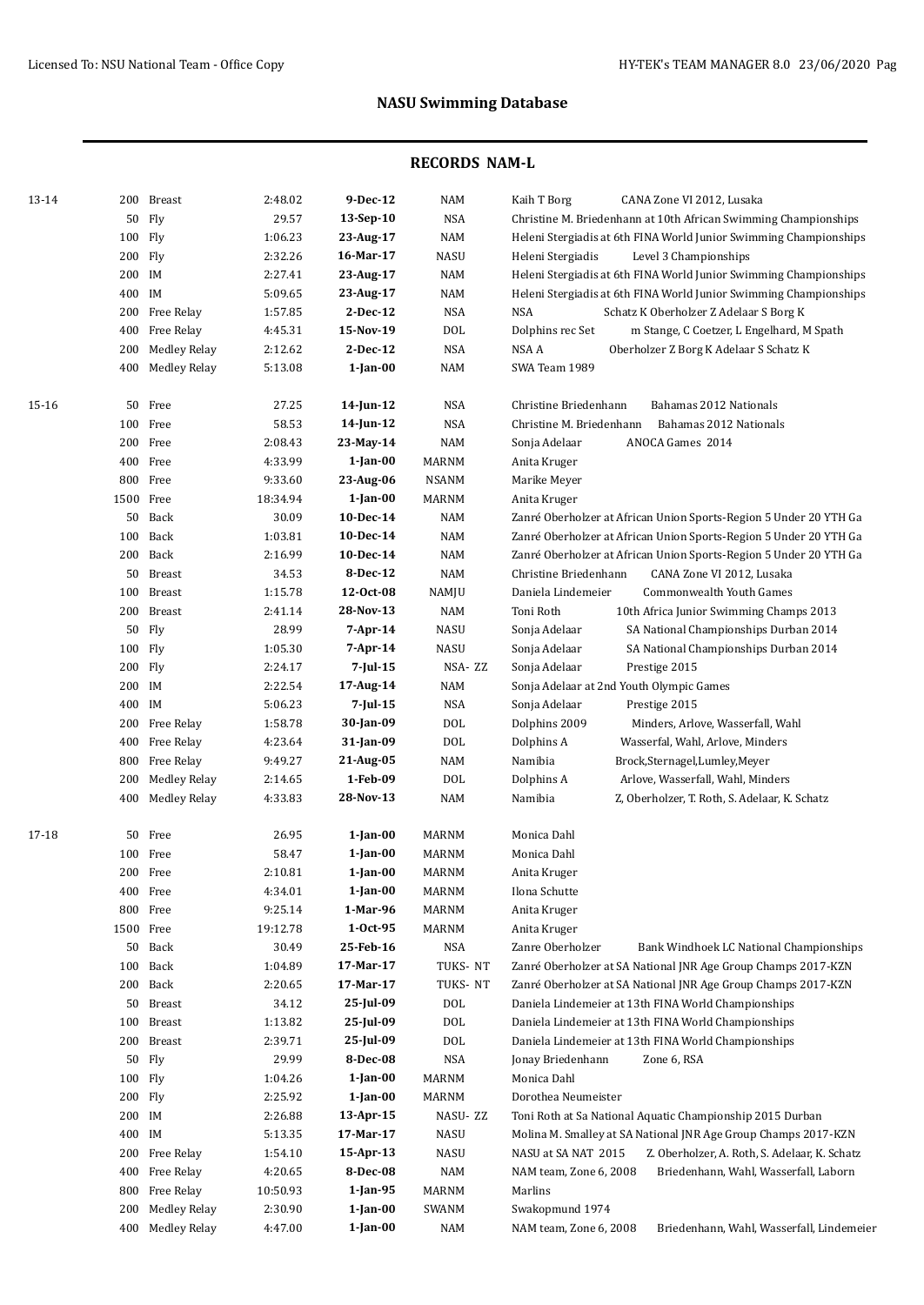| 25-44  |           | 50 Free             | 30.45    | 5-Aug-19                  | MARL         | Sonja Obholzer<br>18th FINA Masters Champs                                   |
|--------|-----------|---------------------|----------|---------------------------|--------------|------------------------------------------------------------------------------|
|        |           | 100 Free            | 1:09.02  | 5-Aug-19                  | MARL         | Sonja Obholzer<br>18th FINA Masters Champs                                   |
|        |           | 200 Free            | 2:42.68  | 24-Jan-19                 | <b>MARL</b>  | Benita Kasch<br>BWK LC Gala 4 record set                                     |
|        |           | 400 Free            | 5:50.08  | 23-Nov-18                 | <b>MARL</b>  | Benita Kasch<br>BWK LC Gala 3 record set                                     |
|        |           | 800 Free            | 11:56.58 | 25-Jan-19                 | MARL         | Benita Kasch<br>BWK LC Gala 4 record set                                     |
|        | 1500 Free |                     | 23:42.36 | 25-Jan-19                 | <b>MARL</b>  | BWK LC Gala 4 record set<br>Benita Kasch                                     |
|        |           | 50 Back             | 37.25    | 5-Aug-19                  | MARL         | Sonja Obholzer<br>18th FINA Masters Champs                                   |
|        |           | 100 Back            | 1:24.05  | $6$ -Apr-19               | MARL         | Sonja Obholzer<br>Aquapentathlon record set                                  |
|        |           | 200 Back            | 3:24.54  | $2-Nov-18$                | DOL          | Sunel Badenhorst<br>BWK LC Gala 2 record set                                 |
|        |           | 50 Breast           | 41.20    | 25-Jan-19                 | MARL         | Sonja Obholzer<br>BWK LC Gala 4 record set                                   |
|        |           | 100 Breast          | 1:44.06  | 11-0ct-19                 | DOL          | Sunel Badenhorst<br><b>BWK LC Gala 1</b>                                     |
|        |           | 200 Breast          | 3:37.16  | 15-Nov-19                 | DOL          | Lena Brinkmann<br><b>BWK LC Gala 2</b>                                       |
|        |           | 50 Fly              | 40.70    | 11-0ct-19                 | DOL          | Lena Brinkmann<br>BWK LC Gala 1                                              |
|        | 200 IM    |                     | 3:19.51  | 11-0ct-19                 | DOL          | Lena Brinkmann<br><b>BWK LC Gala 1</b>                                       |
|        | 400 IM    |                     | 7:24.72  | 15-Nov-98                 | <b>DOL</b>   | Sunel Badenhorst<br><b>BWK LC Gala 2</b>                                     |
| 45 & O |           | 50 Free             | 38.12    | 20-Mar-19                 | MARL         | Zoe Mitchell                                                                 |
|        |           | 100 Free            | 1:23.39  |                           | MARL         | SAMS National Champs record set<br>Zoe Mitchell<br>Aquapentathlon record set |
|        |           | 200 Free            | 2:35.57  | $6$ -Apr-19<br>$5-Aug-19$ |              |                                                                              |
|        |           | 800 Free            |          |                           | MARL         | Cheryl Young<br>18th FINA Masters Champs                                     |
|        |           | 100 Back            | 11:35.17 | 5-Aug-19                  | MARL         | Cheryl Young<br>18th FINA Masters Champs                                     |
|        |           |                     | 1:38.78  | 15-Nov-19<br>21-Jan-20    | MAC          | Cheryl Young<br>BWK LC Gala 2 Record Set                                     |
|        |           | 50 Fly              | 46.15    |                           | MAC          | Cheryl Young<br>LC Gala 3                                                    |
| Open   |           | 50 Free             | 26.76    | $1$ -Jul-96               | <b>MARNM</b> | Monica Dahl                                                                  |
|        |           | 100 Free            | 57.63    | $1$ -Jul-96               | MARNM        | Monica Dahl                                                                  |
|        |           | 200 Free            | 2:08.43  | 23-May-14                 | NAM          | ANOCA Games 2014<br>Sonja Adelaar                                            |
|        |           | 400 Free            | 4:33.47  | 1-Mar-96                  | MARNM        | Anita Kruger                                                                 |
|        |           | 800 Free            | 9:25.14  | 1-Mar-96                  | <b>MARNM</b> | Anita Kruger                                                                 |
|        | 1500 Free |                     | 18:34.94 | $1$ -Jan- $00$            | <b>MARNM</b> | Anita Kruger                                                                 |
|        |           | 50 Back             | 30.09    | 10-Dec-14                 | NAM          | Zanré Oberholzer at African Union Sports-Region 5 Under 20 YTH Ga            |
|        |           | 100 Back            | 1:03.36  | 19-Jul-13                 | <b>NAM</b>   | Zanre Oberholzer<br>15 FINA World Championships 2013                         |
|        |           | 200 Back            | 2:14.52  | 19-Jul-13                 | <b>NAM</b>   | Zanre Oberholzer<br>15 FINA World Championships 2013                         |
|        |           | 50 Breast           | 32.69    | 4-Sep-15                  | NAM-ZZ       | Daniela Lindemeier<br>All African Games Congo                                |
|        |           | 100 Breast          | 1:10.62  | 13-Apr-15                 | NASU-ZZ      | Daniela Lindemeier at Sa National Aquatic Championship 2015 Durban           |
|        |           | 200 Breast          | 2:33.16  | 13-Apr-15                 | NASU-ZZ      | Daniela Lindemeier at Sa National Aquatic Championship 2015 Durban           |
|        |           | 50 Fly              | 28.99    | 7-Apr-14                  | <b>NASU</b>  | Sonja Adelaar<br>SA National Championships Durban 2014                       |
|        | 100 Fly   |                     | 1:04.26  | $1$ -Jan- $00$            | MARNM        | Monica Dahl                                                                  |
|        | 200 Fly   |                     | 2:24.17  | $1$ -Jan-00               | $_{\rm NSA}$ | Sonja Adelaar<br>Prestige 2015                                               |
|        | 200 IM    |                     | 2:22.54  | 17-Aug-14                 | <b>NAM</b>   | Sonja Adelaar at 2nd Youth Olympic Games                                     |
|        | 400 IM    |                     | 5:05.80  | $1$ -Jan- $00$            | MARNM        | Dorothea Neumeister                                                          |
|        |           | 200 Free Relay      | 1:53.30  | 10-Dec-14                 | NAM          | Namibia Region 5 Youth Games K Schatz, A Roth, Z Oberholzer, S Adelaar       |
|        |           | 400 Free Relay      | 4:09.82  | $10$ -Dec- $14$           | NAM          | Namibia Region 5 Youth Games K Schatz, M Smalley, Z Weber, S Adelaar         |
|        | 800       | Free Relay          | 9:08.62  | $1$ -Jan- $00$            | <b>NAM</b>   | Namibia Team 1992                                                            |
|        | 200       | <b>Medley Relay</b> | 2:04.87  | 26-Feb-15                 | NSA          | Namib Swim Academy<br>Z. Oberholzer, D. Lindemeier, S. Adelaar, Z. Web-      |
|        |           | 400 Medley Relay    | 4:28.30  | 15-Apr-13                 | NASU         | NASU at SA NAT 2015<br>Z. Oberholzer, D. Lindemeier, S. Adelaar, K. Schatz   |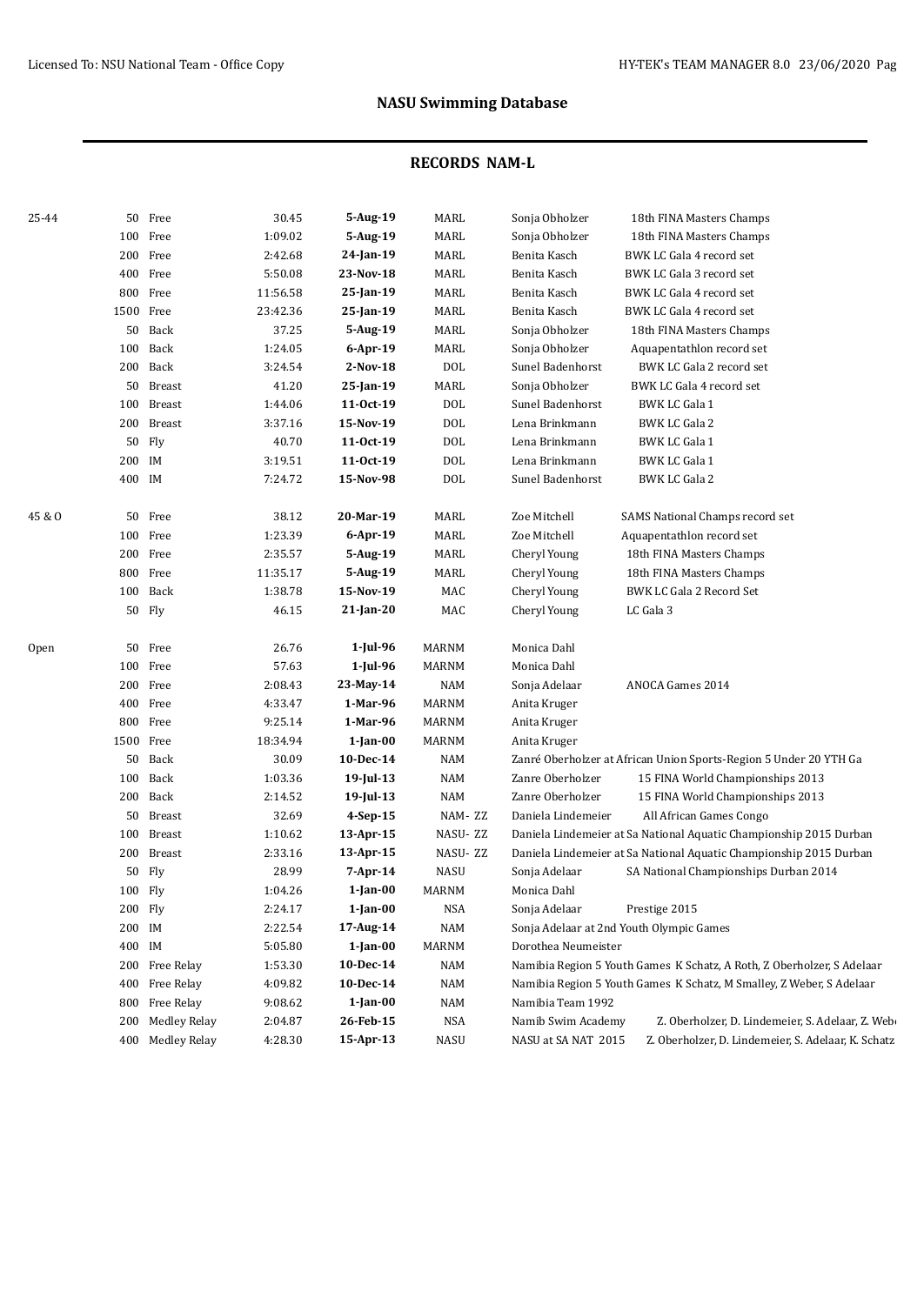## **RECORDS NAM-L**

### **LC Meters-Men**

| 8 & U    |           | 50 Free             | 36.18    | 30-Nov-02   | <b>NOONM</b> | Hardus Louw                                                        |
|----------|-----------|---------------------|----------|-------------|--------------|--------------------------------------------------------------------|
|          |           | 50 Back             | 41.79    | 11-0ct-19   | <b>DOL</b>   | Ryan Steyn<br><b>BWK LC Gala 1</b>                                 |
|          | 50        | Breast              | 47.88    | $1$ -Jan-00 | SPANM        | Francois Saayman                                                   |
|          |           | 50 Fly              | 39.85    | 3-Nov-17    | AQUA         | Eliphas Nakaleke at BWK LC Gala 2 (Windhoek) 3 - 4 Nov 2017        |
|          | 200 IM    |                     | 3:21.33  | 31-Jan-20   | <b>DOL</b>   | Andre Badenhorst<br><b>BWK LC Gala 3</b>                           |
|          |           | 200 Free Relay      | 2:53.34  | $1$ -Jan-00 | TIGNM        | Windhoek Tigers '86                                                |
|          | 150       | <b>Medley Relay</b> | 2:35.75  | $1$ -Jan-00 | SWANM        | Swakop '84                                                         |
|          | 200       | <b>Medley Relay</b> | 3:08.92  | $1$ -Jan-00 | TIGNM        | Windhoek Tigers '86                                                |
|          |           |                     |          |             |              |                                                                    |
| $9 - 10$ |           | 50 Free             | 30.70    | 5-Dec-19    | <b>ORA</b>   | Nathan Bock<br><b>NCASA Champs</b>                                 |
|          |           | 100 Free            | 1:10.38  | 5-Dec-19    | <b>ORA</b>   | Nathan Bock<br><b>NCASA Champs</b>                                 |
|          | 50        | Back                | 37.22    | 27-Feb-20   | <b>ORA</b>   | <b>BWK LC Nationals</b><br>Nathan Bock                             |
|          |           | 100 Back            | 1:19.14  | 6-Dec-17    | $\rm DOL$    | Oliver B. Durand at NTS Championships 2017                         |
|          |           | 50 Breast           | 40.74    | $3-Apr-18$  | NASU         | Oliver B. Durand at SA Level 3 Regional Age Group Champs 2018-CT   |
|          | 100       | Breast              | 1:27.24  | $3-Apr-18$  | <b>NASU</b>  | Oliver B. Durand at SA Level 3 Regional Age Group Champs 2018-CT   |
|          | 50        | Fly                 | 32.87    | 27-Feb-20   | <b>ORA</b>   | Nathan Bock<br><b>BWK LC Nationals</b>                             |
|          | 100 Fly   |                     | 1:20.86  | 5-Dec-19    | <b>ORA</b>   | Nathan Bock<br><b>NCASA Champs</b>                                 |
|          | 200 IM    |                     | 2:47.68  | $3-Apr-18$  | NASU         | Oliver B. Durand at SA Level 3 Regional Age Group Champs 2018-CT   |
|          |           | 200 Free Relay      | 2:21.10  | 25-Feb-16   | <b>DOL</b>   | Dolphins A [ Canjulo<br>0 Ohm, N Esslinger, E von Alvensleben      |
|          | 400       | Free Relay          | 5:18.10  | 15-Nov-19   | DOL          | Dolphins Record Set LC Gala 2 Jansen, Badenhorst, Langford, Ellis  |
|          | 200       | Medley Relay        | 2:38.82  | $1$ -Jan-00 | NAM          | SWA Team '88                                                       |
|          |           |                     |          |             |              |                                                                    |
| 11-12    |           | 50 Free             | 27.37    | 17-Mar-17   | NASU         | Mikah K. Burger at SA National JNR Age Group Champs 2017-KZN       |
|          |           | 100 Free            | 59.23    | 17-Mar-17   | <b>NASU</b>  | Mikah K. Burger at SA National JNR Age Group Champs 2017-KZN       |
|          |           | 50 Back             | 32.35    | 21-Mar-18   | NASU         | Jose N. Canjulo at SA National JNR Age Group Champs 2018-KZN       |
|          |           | 100 Back            | 1:10.35  | 21-Mar-18   | NASU         | Jose N. Canjulo at SA National JNR Age Group Champs 2018-KZN       |
|          |           | 50 Breast           | 33.96    | 28-Mar-17   | <b>NAM</b>   | Mikah Burger at African Junior Swimming Championship               |
|          |           | 100 Breast          | 1:15.74  | 7-Dec-16    | <b>DOL</b>   | NTS Championships 2016<br>Mikah Burger                             |
|          |           | 50 Fly              | 29.61    | 17-Mar-17   | NASU         | Mikah K. Burger at SA National JNR Age Group Champs 2017-KZN       |
|          | 100 Fly   |                     | 1:04.22  | 17-Mar-17   | NASU         | Mikah K. Burger at SA National JNR Age Group Champs 2017-KZN       |
|          | 200 IM    |                     | 2:26.33  | 17-Mar-17   | <b>NASU</b>  | Mikah K. Burger at SA National JNR Age Group Champs 2017-KZN       |
|          |           | 200 Free Relay      | 2:03.92  | 22-Feb-18   | <b>DOL</b>   | Dolphins<br>Q. Ellis, N. Esslinger, O. Ohm, J. Canjulo             |
|          | 400       | Free Relay          | 4:49.01  | 15-Nov-19   | <b>DOL</b>   | Dolphins Rec Set<br>R Engelhard, L Kinnaird, H Grant, O Durand     |
|          |           | 200 Medley Relay    | 2:23.24  | 22-Feb-18   | DOL          | Dolphins Swimming Club<br>Q Ellis, J Canjulo, D Lasso Drews, O Ohm |
|          |           |                     |          |             |              |                                                                    |
| 12 & U   |           | 200 Free            | 2:11.42  | 17-Mar-17   | <b>NASU</b>  | Mikah K. Burger at SA National JNR Age Group Champs 2017-KZN       |
|          |           | 400 Free            | 4:39.03  | 21-Mar-18   | <b>NASU</b>  | Jose N. Canjulo at SA National JNR Age Group Champs 2018-KZN       |
|          |           | 800 Free            | 10:29.53 | 28-Nov-14   | DOL          | Corne le Roux Bank Windhoek LC 3 2014                              |
|          | 1500 Free |                     | 19:52.37 | $2-Nov-18$  | $\rm DOL$    | Nico Esslinger<br><b>BWK LC Gala 2</b>                             |
|          |           | 200 Back            | 2:32.05  | 20-Feb-20   | NAM          | Oliver Durand<br><b>CANA Zone IV</b>                               |
|          | 200       | Breast              | 2:48.03  | 20-Feb-20   | <b>NAM</b>   | Oliver Durand<br><b>CANA Zone IV</b>                               |
|          | 200 Fly   |                     | 2:31.62  | 16-Feb-17   | <b>NAM</b>   | Mikah K. Burger at 2016 Cana Zone IV Swimming Champs-Zimbabwe      |
|          | 400 IM    |                     | 5:28.94  | 7-Dec-16    | <b>DOL</b>   | Mikah Burger<br>NTS Championships 2016                             |
|          |           |                     |          |             |              |                                                                    |
| 13-14    |           | 50 Free             | 25.56    | 11-Sep-19   | <b>NAM</b>   | 13th Junior African Champs<br>Jose Canjulo                         |
|          |           | 100 Free            | 55.62    | 11-Sep-19   | <b>NAM</b>   | Jose Canjulo<br>13th Junior African Champs                         |
|          |           | 200 Free            | 2:00.58  | 11-Sep-19   | NAM          | Jose Canjulo<br>13th Junior African Champs                         |
|          |           | 400 Free            | 4:14.45  | 11-Sep-19   | NAM          | Jose Canjulo<br>13th Junior African Champs                         |
|          |           | 800 Free            | 9:18.10  | 1-Mar-07    | NSANM        | Tristan McDonald                                                   |
|          | 1500 Free |                     | 18:16.79 | 29-Mar-04   | <b>DOLNM</b> | Stefan van Zijl                                                    |
|          |           | 50 Back             | 28.67    | 11-Sep-19   | <b>NAM</b>   | Jose Canjulo<br>13th Junior African Champs                         |
|          | 100       | Back                | 1:00.99  | 4-Dec-19    | MAC          | Jose Canjulo<br>NTS Champs                                         |
|          |           | 200 Back            | 2:14.74  | 19-Mar-19   | NASU         | Jose Canjulo<br>SA Junior Championships                            |
|          |           | 50 Breast           | 30.91    | 15-Nov-19   | MAC          | Jose Canjulo<br><b>BWK LC Gala 2</b>                               |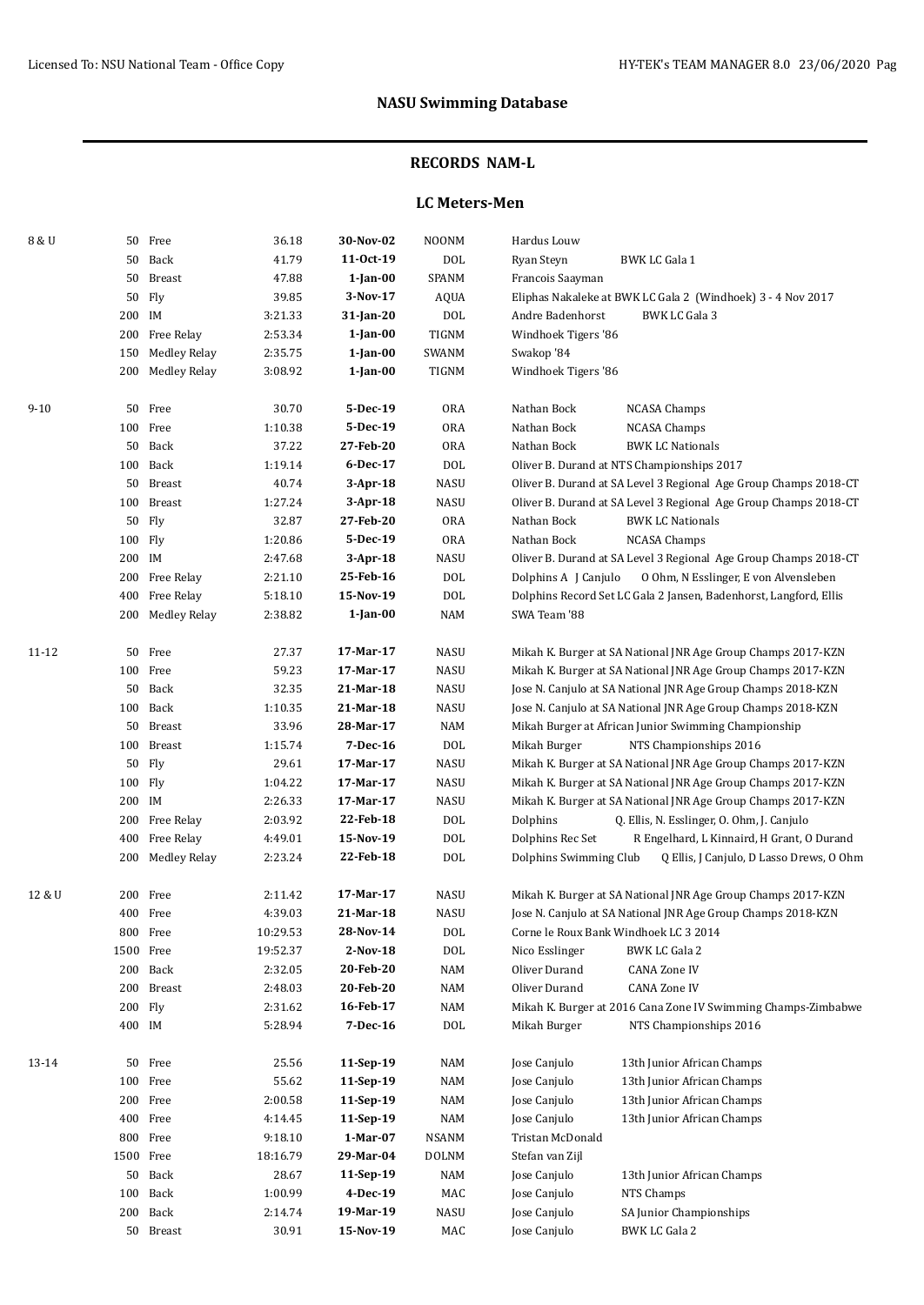| 13-14 | 100       | Breast              | 1:09.50  | $1$ -Jan- $00$ | TIGNM        | Ricardo Eerenstein                                                 |
|-------|-----------|---------------------|----------|----------------|--------------|--------------------------------------------------------------------|
|       | 200       | <b>Breast</b>       | 2:29.31  | $1$ -Jan- $00$ | <b>TIGNM</b> | Ricardo Eerenstein                                                 |
|       | 50        | Fly                 | 26.92    | 27-Feb-20      | MAC          | Jose Canjulo<br><b>BWK LC Nationals</b>                            |
|       | 100       | Fly                 | 59.40    | 4-Dec-19       | MAC          | Jose Canjulo<br>NTS Champs                                         |
|       | 200 Fly   |                     | 2:13.32  | 17-Mar-17      | <b>NASU</b>  | Corné Le Roux at SA National JNR Age Group Champs 2017-KZN         |
|       | 200 IM    |                     | 2:13.82  | 11-Sep-19      | <b>NAM</b>   | Jose Canjulo<br>13th Junior African Champs                         |
|       | 400 IM    |                     | 4:54.35  | 20-Mar-19      | <b>NASU</b>  | Jose Canjulo<br>SA Junior Championships                            |
|       | 200       | Free Relay          | 1:49.55  | 21-Feb-19      | <b>NSA</b>   | <b>NSA</b><br>Canjulo, Magongo, De Jager, Burger                   |
|       | 400       | Free Relay          | 4:09.42  | 26-Apr-12      | <b>NAMIB</b> | NAMIB Rec Set A Skinner, P Seidler, S Rapp, L Lamprecht            |
|       | 200       | Medley Relay        | 2:01.23  | 21-Feb-19      | <b>NSA</b>   | <b>NSA</b><br>Burger, Canjulo, De Jager, Magongo                   |
| 15-16 | 50        | Free                | 24.58    | 1-Dec-17       | <b>NSA</b>   | Ronan Z. Wantenaar at WP SUMMER CHAMPS                             |
|       | 100       | Free                | 53.69    | 12-Mar-15      | NASU-ZZ      | Alexander Skinner at SA Level 3 National Age Group Champs 2015-PE  |
|       | 200       | Free                | 2:00.26  | 12-Mar-15      | NASU-ZZ      | Alexander Skinner at SA Level 3 National Age Group Champs 2015-PE  |
|       |           | 400 Free            | 4:16.09  | 13-Mar-14      | NASU-ZZ      | Nicolai Flemming<br>SA Level 3 National Age Group Champs 2014      |
|       |           | 800 Free            | 9:12.84  | 30-Jan-15      | <b>DOL</b>   | Philip Seidler at Bank Windhoek LC Gala 4 30-31 Jan 15             |
|       | 1500 Free |                     | 17:16.50 | 4-Mar-08       | NAMIB-ZZ     | <b>Tristan McDonald</b><br>RSA Level 3                             |
|       |           | 50 Back             | 27.57    | 1-Dec-17       | <b>NSA</b>   | Ronan Z. Wantenaar at WP SUMMER CHAMPS                             |
|       | 100       | Back                | 58.91    | 23-Jul-17      | <b>NAM</b>   | Ronan Z. Wantenaar at 17th FINA World Championships 2017           |
|       |           | 200 Back            | 2:05.80  | 17-Aug-14      | <b>NAM</b>   | Lushano P. Lamprecht at 2nd Youth Olympic Games                    |
|       | 50        | Breast              | 30.27    | $23$ -Jul-17   | <b>NAM</b>   | Ronan Z. Wantenaar at 17th FINA World Championships 2017           |
|       | 100       | <b>Breast</b>       | 1:06.54  | 1-Dec-17       | <b>NSA</b>   | Ronan Z. Wantenaar at WP SUMMER CHAMPS                             |
|       |           | 200 Breast          | 2:29.94  | $1-Sep-98$     | <b>MARNM</b> | Derrick Langford                                                   |
|       | 50        | Fly                 | 26.72    | 2-Nov-18       | <b>NSA</b>   | Rene Viljoen<br><b>BWK LC Gala 2</b>                               |
|       | 100       | Fly                 | 58.71    | 23-May-14      |              | Lushano Lamprecht<br><b>ANOCA Games 2014</b>                       |
|       | 200       | Fly                 | 2:11.69  | 23-Apr-18      | <b>NASU</b>  | Corné Le Roux at Sa National Aquatic Championship 2018-PE          |
|       | 200 IM    |                     | 2:13.00  | 1-Dec-17       | <b>NSA</b>   | Ronan Z. Wantenaar at WP SUMMER CHAMPS                             |
|       | 400 IM    |                     | 4:55.26  | 20-Mar-00      | <b>NASU</b>  | Martin Oosthuizen<br>SA Junior Championships                       |
|       | 200       | Free Relay          | 1:49.89  | $1$ -Jan- $00$ | <b>NAM</b>   | NASU Team 1993                                                     |
|       | 400       | Free Relay          | 4:05.08  | $1$ -Jan- $00$ | <b>NAM</b>   | NASU Team 1993                                                     |
|       | 800       | Free Relay          | 9:11.99  | $1$ -Jan- $00$ | <b>NAM</b>   | Nam Team Afr Jun 98                                                |
|       | 200       | <b>Medley Relay</b> | 2:02.08  | $1$ -Jan- $00$ | <b>MARNM</b> | Marlins 1985                                                       |
|       | 400       | <b>Medley Relay</b> | 4:31.11  | 1-Jan-00       | <b>NAM</b>   | NASU Team 1993                                                     |
| 17-18 |           | 50 Free             | 23.58    | 22-Oct-16      | <b>NASU</b>  | Alexander Skinner<br>African Swimming Champs                       |
|       |           | 100 Free            | 51.54    | 17-0ct-16      | <b>DOL</b>   | Alexander Skinner<br>African Swimming Champs                       |
|       |           | 200 Free            | 1:54.92  | 18-Mar-16      | <b>NASU</b>  | Alexander Skinner<br>Level 3 Championships                         |
|       |           | 400 Free            | 4:09.35  | 10-Apr-16      | <b>NAMIB</b> | Philip Seidler<br>SA Nationals 2016                                |
|       | 800       | Free                | 8:32.76  | 10-Apr-16      | <b>NAMIB</b> | Philip Seidler<br>SA Nationals 2016                                |
|       | 1500      | Free                | 16:28.58 | 10-Apr-16      | NAMIB        | Philip Seidler<br>SA Nationals 2016                                |
|       | 50        | Back                | 26.99    | 20-Aug-19      | <b>NAM</b>   | Ronan Wantenaar<br>7th FINA Junior Wolrd Champs                    |
|       | 100       | Back                | 57.75    | 20-Aug-19      | <b>NAM</b>   | Ronan Wantenaar<br>7th FINA Junior Wolrd Champs                    |
|       | 200       | Back                | 2:05.26  | 26-Mar-15      | <b>NAMIB</b> | Lushano P. Lamprecht at 58th Malaysia Open Swimming Champs         |
|       | 50        | Breast              | 29.35    | 20-Aug-19      | <b>NAM</b>   | 7th FINA Junior Wolrd Champs<br>Ronan Z. Wantenaar                 |
|       | 100       | <b>Breast</b>       | 1:03.75  | 20-Aug-19      | <b>NAM</b>   | 7th FINA Junior World Champs<br>Ronan Z. Wantenaar                 |
|       | 200       | Breast              | 2:21.85  | 20-Mar-19      | <b>NASU</b>  | SA Junior Championships<br>Ronan Z. Wantenaar                      |
|       |           |                     | 25.98    | 25-Aug-15      |              |                                                                    |
|       | 50        | Fly                 |          |                | <b>NAM</b>   | Lushano Lamprecht<br>5th FINA Junior Wordl Championships           |
|       | 100       | Fly                 | 56.74    | 4-May-04       | <b>MARNM</b> | Günther Streit                                                     |
|       | 200       | Fly                 | 2:08.88  | 4-May-04       | MARNM        | Günther Streit                                                     |
|       | 200       | IM                  | 2:07.47  | 20-Aug-19      | <b>NAM</b>   | Ronan Z. Wantenaar<br>7th FINA Junior World Champs                 |
|       | 400       | IM                  | 4:40.18  | 26-Mar-15      | <b>NAMIB</b> | Lushano P. Lamprecht at 58th Malaysia Open Swimming Champs         |
|       | 200       | Free Relay          | 1:40.21  | 28-Apr-12      | <b>NAMIB</b> | C Lamprecht, M Winkler<br>F Hentzen, JP Engelbrecht                |
|       | 400       | Free Relay          | 3:44.18  | 26-Apr-12      | <b>NAMIB</b> | F Hentzen, C Lamprecht<br>M Winkler, JP Engelbrecht                |
|       | 800       | Free Relay          | 8:05.60  | 25-Aug-15      | <b>NAM</b>   | NAM FINA Junior World Champs Flemming, Seidler, Lamprecht, SKinner |
|       | 200       | <b>Medley Relay</b> | 1:54.46  | 25-Apr-12      | <b>NAMIB</b> | F Hentzen, JP Engelbrecht<br>C Lamprecht, M Winkler                |
|       | 400       | <b>Medley Relay</b> | 4:16.89  | 8-Dec-08       | <b>NAM</b>   | NAM Team, Zone 6, 2008<br>McDonald, Siedentopf, Briedenhann, Delie |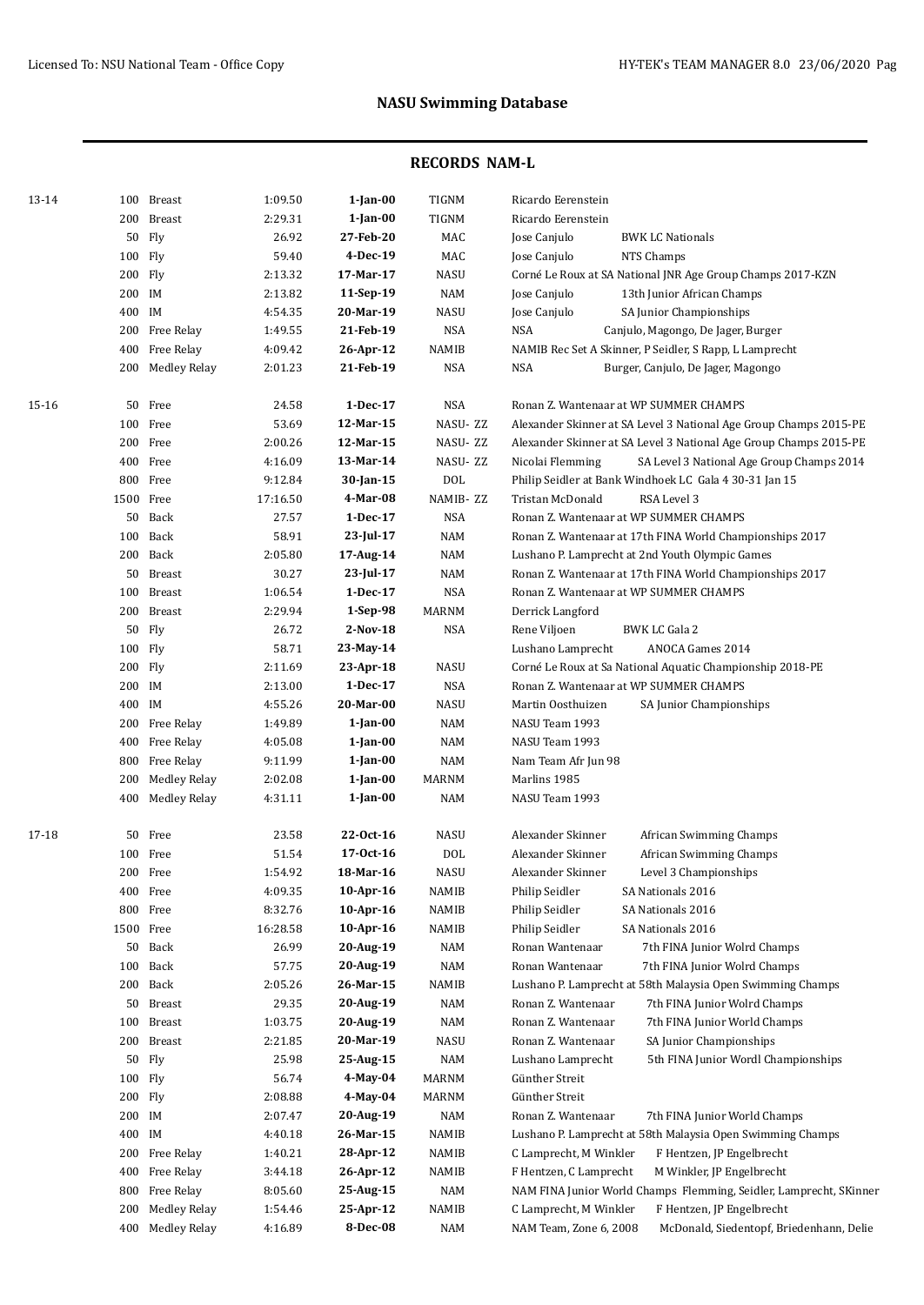| 25-44  |           | 50 Free             | 27.25    | 5-Aug-19        | MARL            | Sven Obholzer<br>18th FINA Masters Champs                               |
|--------|-----------|---------------------|----------|-----------------|-----------------|-------------------------------------------------------------------------|
|        |           | 100 Free            | 1:01.78  | 5-Aug-19        |                 |                                                                         |
|        |           |                     |          |                 | MARL            | Sven Obholzer<br>18th FINA Masters Champs                               |
|        |           | 200 Free            | 2:30.97  | 27-Feb-20       | SWA             | Dentie Louw<br><b>BWK LC Nationals</b>                                  |
|        |           | 400 Free            | 5:38.42  | 27-Feb-20       | DOL             | Jan Louis Mostert<br><b>BWK LC Nationals</b>                            |
|        |           | 800 Free            | 12:03.94 | 31-Jan-20       | DOL             | Jan Louis Mostert<br>LC Gala 3                                          |
|        | 1500 Free |                     | 23:01.63 | 27-Feb-20       | DOL             | Jan Louis Mostert<br><b>BWK LC NAtionals</b>                            |
|        |           | 50 Back             | 34.63    | 20-Feb-20       | <b>NAM</b>      | Dentie Louw<br><b>CANA Zone IV</b>                                      |
|        |           | 100 Back            | 1:18.12  | 20-Feb-20       | <b>NAM</b>      | Dentie Louw<br><b>CANA Zone IV</b>                                      |
|        |           | 50 Breast           | 36.78    | 16-Feb-19       | NAM             | Jurie Badenhorst<br>CANA Zone IV record set                             |
|        |           | 100 Breast          | 1:22.21  | 2-Nov-18        | DOL             | BWK LC Gala 2 record set<br>Jurie Badenhorst                            |
|        |           | 200 Breast          | 3:03.00  | 26-Jan-19       | DOL             | Jurie Badenhorst<br>BWK LC Gala 4 record set                            |
|        |           | 50 Fly              | 31.66    | 2-Nov-18        | <b>DOL</b>      | Jurie Badenhorst<br>BWK LC Gala 2 record set                            |
|        | 100 Fly   |                     | 1:19.00  | 16-Feb-19       | <b>NAM</b>      | Jurie Badenhorst<br>CANA Zone IV record set                             |
|        | 200 Fly   |                     | 3:14.18  | $31$ -Jan-10    | DOL             | Jan Louis Mostert<br>LC Gala 3                                          |
|        | 200 IM    |                     | 2:47.87  | 25-Jan-19       | DOL             | Jurie Badenhorst<br>BWK LC Gala 4 Record Set                            |
|        | 400 IM    |                     | 6:32.54  | 31-Jan-10       | <b>DOL</b>      | Jan Louis Mostert<br>LC Gala 3                                          |
| 45 & O |           | 50 Free             | 29.61    | 5-Aug-19        | MARL            | Francois van der Westhuizen 18th FINA Masters Champs                    |
|        |           | 100 Free            | 1:06.36  | 5-Aug-19        | <b>MARL</b>     | Francois van der Westhuizen 18th FINA Masters Champs                    |
|        | 200       | Free                | 2:35.29  | 5-Aug-19        | MARL            | Gabor Salamon<br>18th FINA Masters Champs                               |
|        | 400       | Free                | 5:44.17  | 16-Feb-19       | <b>NAM</b>      | Paddy Murphy<br>CANA Zone IV record set                                 |
|        | 800       | Free                | 11:18.79 | 20-Mar-19       | <b>MARL</b>     | Paddy Murphy<br>SAMS National Champs record set                         |
|        | 1500      | Free                | 23:04.20 | 25-Jan-19       | <b>NSA</b>      | Paddy Murphy<br>BWK LC Gala 4 record set                                |
|        | 50        | Back                | 38.62    | 23-Nov-18       | <b>MARL</b>     | Francois van der Westhuizen BWK LC Gala 3 record set                    |
|        |           | 100 Back            | 1:27.33  | 6-Apr-19        | MARL            | Francois van der Westhuizen Aquapentathlon record set                   |
|        | 50        | <b>Breast</b>       | 37.22    | 5-Aug-19        | <b>MARL</b>     | Francois van der Westhuizen 18th FINA Masters Champs                    |
|        | 100       | Breast              | 1:25.18  | 5-Aug-19        | MARL            | Francois van der Westhuizen 18th FINA Masters Champs                    |
|        |           | 200 Breast          | 3:52.37  | 15-Nov-19       | MAC             | BWK LC Gala 2 Record Set<br>Johan Bekker                                |
|        | 50        | Fly                 | 32.88    | 24-Nov-18       | <b>MARL</b>     | Gabor Salamon<br>BWK LC Gala 3                                          |
|        | 100 Fly   |                     | 1:23.04  | 20-Mar-19       | MARL            | Gabor Salamon<br>SAMS Nationa Champs record set                         |
|        | 200 IM    |                     | 3:17.12  | 23-Nov-18       | NSA             | Paddy Murphy<br>BWK LC Gala 3 record set                                |
| Open   | 50        | Free                | 23.04    | $12$ -Jul-19    | <b>NAM</b>      | Alexander Skinner<br>18th FINA World Championships 2019                 |
|        |           | 100 Free            | 50.44    | $12$ -Jul-19    | <b>NAM</b>      | Alexander Skinner<br>18th FINA World Championships 2019                 |
|        | 200       | Free                | 1:52.95  | $15$ -Jun- $17$ | DO <sub>L</sub> | Alexander Skinner at 2017 Jerry Holtrey Summer Classic                  |
|        | 400       | Free                | 4:04.84  | 3-Apr-17        | <b>NASU</b>     | Phillip Seidler at Sa National Aquatic Championship 2017 Durban         |
|        |           | 800 Free            | 8:25.48  | 3-Apr-17        | <b>NASU</b>     | Phillip Seidler at Sa National Aquatic Championship 2017 Durban         |
|        | 1500 Free |                     | 16:07.86 | 23-Apr-18       | NASU            | Phillip Seidler at Sa National Aquatic Championship 2018-PE             |
|        | 50        | Back                | 26.99    | 20-Aug-19       | NAM             | Ronan Wantenaar<br>7th FINA Junior World Champs                         |
|        | 100       | Back                | 57.75    | 20-Aug-19       | NAM             | Ronan Z. Wantenaar<br>7th FINA Junior World Champs                      |
|        |           | 200 Back            | 2:05.26  | 26-Mar-15       | NAMIB           | Lushano P. Lamprecht at 58th Malaysia Open Swimming Champs              |
|        | 50        | Breast              | 29.35    | 20-Aug-19       | NAM             | Ronan Z. Wantenaar<br>7th FINA Junior World Champs                      |
|        | 100       | Breast              | 1:03.75  | 20-Aug-19       | NAM             | Ronan Wantenaar<br>7th FINA Junior World Champs                         |
|        |           | 200 Breast          | 2:21.85  | 20-Mar-19       | NASU            | Ronan Z. Wantenaar<br>SA Junior Championships                           |
|        |           | 50 Fly              | 25.98    | 25-Aug-15       | NAM             | Lushano Lamprecht<br>5th FINA Junior World Championships                |
|        | 100 Fly   |                     | 56.74    | $4$ -May-04     | MARNM           | Günther Streit                                                          |
|        | 200 Fly   |                     | 2:08.88  | 4-May-04        | MARNM           | Günther Streit                                                          |
|        | 200 IM    |                     | 2:07.47  | 20-Aug-19       | NAM             | Ronan Z. Wantenaar<br>7th FINA Junior World Champs                      |
|        | 400 IM    |                     | 4:40.18  | 26-Mar-15       | NAMIB           | Lushano P. Lamprecht at 58th Malaysia Open Swimming Champs              |
|        |           | 200 Free Relay      | 1:37.70  | 10-Dec-14       | NAM             | Namibia Region 5 Youth Games A Skinner, L Lamprecht, C Lamprecht, N Fle |
|        | 400       | Free Relay          | 3:41.30  | 10-Dec-14       | NAM             | Namibia Region 5 Youth Games C Lamprecht, L Lamprecht, A Skinner, N Fle |
|        | 800       | Free Relay          | 8:05.60  | 25-Aug-15       | NAM             | NAM FINA Junior World Champs Flemming, Seidler, Lamprecht, Skinner      |
|        | 200       | <b>Medley Relay</b> | 1:53.85  | 27-Feb-20       | MAC             | Marlins<br>C deJager, R Wantenaar, J Canjulo, E Nogueira                |
|        |           | 400 Medley Relay    | 4:12.53  | 1-Jan-00        | NAM             | Namibia AllAfrica 95                                                    |
|        |           |                     |          |                 |                 |                                                                         |